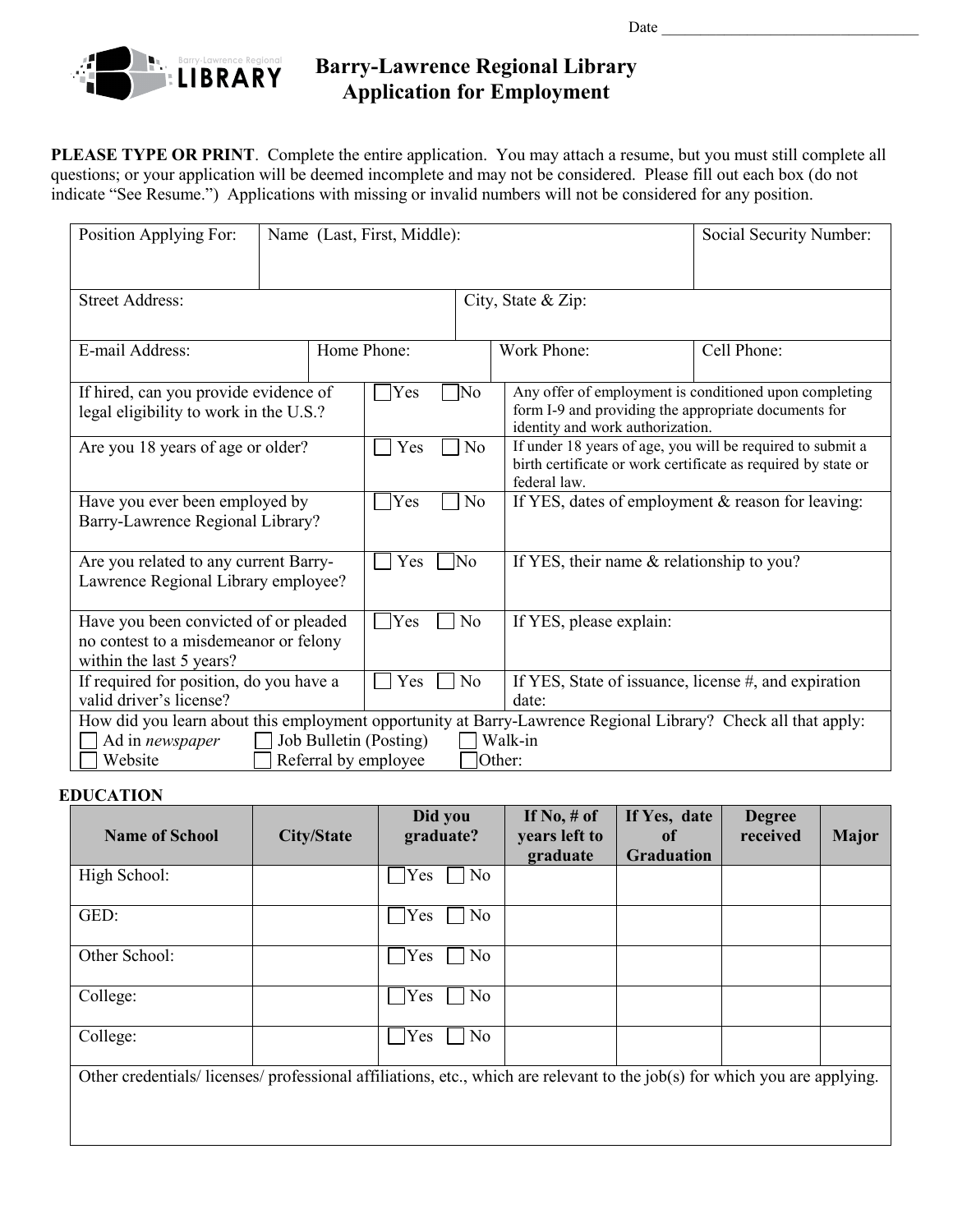**SKILLS:** Please list computer skills, technical skills, clerical skills, trade skills, etc., **relevant** to this position. Include relevant computer systems and software packages of which you have a working knowledge, and note your level of proficiency (basic, intermediate, or expert).

Date  $\frac{1}{\sqrt{1-\frac{1}{2}}\sqrt{1-\frac{1}{2}}\left\vert \frac{1}{2}+1\right\vert }$ 

WORK EXPERIENCE: Please detail your entire work history. Begin with your current or most recent employer. If you held multiple positions with the same organization, detail each position separately. Attach additional sheets if necessary. Omission of prior employment may be considered falsification of information. Please explain any gaps in employment. Include full-time military or volunteer commitments. **PLEASE DO NOT** complete this information with the notation "See Resume." **PLEASE NOTE**: Barry-Lawrence Regional Library reserves the right to contact all current and former employers for reference information.

| Dates Employed (most recent<br>position)<br>From:<br>To<br><b>Starting Salary:</b><br>Final Salary: | $\Box$ Full time<br>Part-time<br>If part-time, # hrs./wk:<br>Organization Name and Address: | Title:                                                                             |
|-----------------------------------------------------------------------------------------------------|---------------------------------------------------------------------------------------------|------------------------------------------------------------------------------------|
| Supervisor's Name, Title and<br>Phone #:                                                            | Other Reference Name, Title and<br>Phone #:                                                 | Contact my current references:<br>At any time<br>Only if I am a finalist candidate |
| Primary duties:                                                                                     |                                                                                             | Reason for Leaving:                                                                |
| Dates Employed (most recent<br>position)<br>From:<br>To                                             | $\Box$ Full time<br>Part-time<br>If part-time, $# hrs./wk:$                                 | Title:                                                                             |
| <b>Starting Salary:</b><br>Final Salary:                                                            | Organization Name and Address:                                                              |                                                                                    |
| Supervisor's Name, Title and<br>Phone #:                                                            | Other Reference Name, Title and<br>Phone #:                                                 | Contact my current references:<br>At any time<br>Only if I am a finalist candidate |
| Primary duties:                                                                                     |                                                                                             | Reason for Leaving:                                                                |